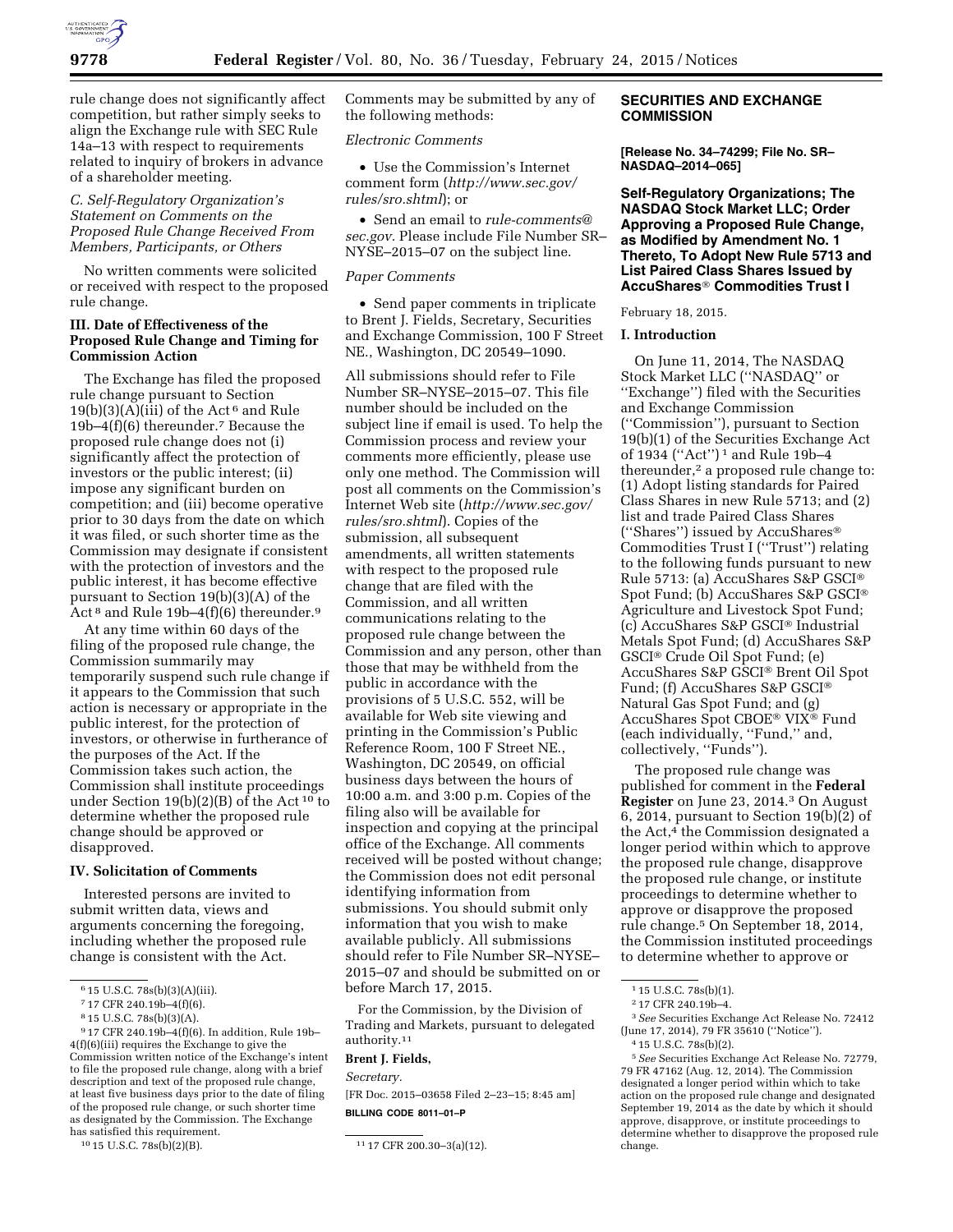disapprove the proposed rule change,<sup>6</sup> and on December 16, 2014, the Commission extended the deadline for Commission action until February 18, 2015.7 The Commission received six comment letters regarding the proposal, including one from the Exchange and two from AccuShares Investment Management LLC (''Sponsor''), the sponsor of the Funds.<sup>8</sup> On February 10, 2015, the Exchange submitted Amendment No. 1 to the proposed rule change.9

This order approves the proposed rule change, as modified by Amendment No. 1 thereto.

#### **II. Description of the Proposal**

The Exchange proposes to adopt new Rule 5713, which permits the listing of Paired Class Shares, and to list and trade Shares of the Funds.

# *A. General Description of Paired Class Shares* 10

Paired Class Shares will be structured with the objective of providing investors with exposure to changes in an index or other numerical variable (''Underlying Benchmark''). Paired Class Shares will be issued by a trust on behalf of a fund, and each fund will be a segregated series of that trust.<sup>11</sup> Paired Class Shares will have values that are based on an Underlying Benchmark where the value

8*See* Letter from Jack Fonss, CEO and Co-Founder of the Sponsor, to Kevin O'Neill, Deputy Secretary, Commission (Sept. 25, 2014) (''Sponsor Letter''); Letter from Robert E. Whaley, Valere Blair Potter Professor of Finance, Director, Financial Markets Research Center, Vanderbilt Owen Graduate School of Management, to Kevin O'Neill, Deputy Secretary, Commission (Oct. 8, 2014) (''Whaley Letter''); Letter from David B. Allen to Commission (Oct. 11, 2014) (''Allen Letter''); Letter from Mark Kassner to Commission (Oct. 13, 2014) (''Kassner Letter''); Email from Ned Cataldo, Chief Operating Officer and Co-Founder of the Sponsor, to Heather Seidel, Associate Director, Commission (Oct. 24, 2014) (''Sponsor Email''); Letter from Jurij Trypupenko, Associate General Counsel, Exchange, to Brent J. Fields, Secretary, Commission (Oct. 28, 2014) (''Exchange Letter''). All comment letters are available at: *[http://www.sec.gov/comments/sr](http://www.sec.gov/comments/sr-nasdaq-2014-065/nasdaq2014065.shtml)[nasdaq-2014-065/nasdaq2014065.shtml.](http://www.sec.gov/comments/sr-nasdaq-2014-065/nasdaq2014065.shtml)* 

9 In Amendment No. 1, the Exchange (a) corrected references to the entity that will be calculating and publishing the CBOE Volatility Index®, (b) deleted Commentary .05 to Rule 5713 due to its inapplicability to Paired Class Shares, and (c) made technical re-numbering changes to Rule 5713 as a result of the deletion of Commentary .05. Amendment No. 1 provided clarification to the proposed rule change, and because it does not materially affect the substance of the proposed rule change, Amendment No. 1 is not subject to notice and comment.

10A complete description of Rule 5713 and Paired Class Shares can be found in the Notice, *supra* note 3.

11*See* NASDAQ Rule 5713(c).

of the underlying benchmark reflects the value of assets, prices, price volatility, or other economic interests (''Reference Asset'').12

The trust for each fund of Paired Class Shares will always issue and redeem Paired Class Shares in pairs of shares of opposing classes of each fund: Up Shares and Down Shares. The values of the opposing classes will move in opposite directions as the value of the fund's Underlying Benchmark varies from its starting level. Up Shares will be positively linked to the fund's Underlying Benchmark, and Down Shares will be negatively linked to the fund's Underlying Benchmark.13 The rate of linkage or leverage of a fund's Up Shares and Down Shares performance to the performance of the fund's referenced Underlying Benchmark will be one-toone.14 Each fund will use a mathematical formula to calculate the liquidation value attributable to each of its classes of Paired Class Shares (''Class Value'') and to each share of each class (''Class Value per Share'').15

Each fund will engage in regular distributions 16 and may also engage in special distributions<sup>17</sup> or corrective

13*See* NASDAQ Rule 5713(c).

14*See* Notice, *supra* note 3, 79 FR at 35611.

15*See id.* The Exchange represents that the mathematical formula is based on the following factors: (1) The value of the fund's assets; (2) the allocation of that value based on changes in the level of the fund's Underlying Benchmark, which may be limited, reduced, capped, or otherwise modified according to formula or pre-set parameters; and (3) the daily accrual of gain and income or loss on the assets of the fund, less the liabilities of the fund, as such gains, income losses, and liabilities are allocated to each class of the fund. *See id.* at n.12.

16On a scheduled basis, funds would make regular distributions, paying a dividend to the class of shares that had increased in value since the last distribution. According to the Exchange, regular and special distributions will be made in the form of cash during the first six months of trading in Paired Class Shares. Thereafter, each fund will pay all or any part of any regular or special distribution in Paired Class Shares instead of cash, where further cash distributions would adversely affect the liquidity of the market for the fund's shares or impact the fund's ability to meet minimum Exchange distribution requirements. *See id.* at 35619 (further stating that all payments made in Paired Class Shares will be made in equal numbers of Up and Down Shares, and that, to the extent a share distribution would result in the distribution of fractional Paired Class Shares, cash in an amount equal to the value of the fractional Paired Class Shares will be distributed rather than fractional Paired Class Shares).

<sup>17</sup> Funds would make special distributions when movement in the Underlying Benchmark exceeded distributions.18 Immediately after each distribution, the fund's Underlying Benchmark participation or exposure will be reset, and the fund's Class Value per Share for each of its classes will be set to equal the lowest Class Value per Share of the two classes of Paired Class Shares.

Paired Class Shares of a fund will be created and redeemed in specified aggregations of equal quantities of Up Shares and Down Shares 19 at their respective Class Values per Share. Paired Class Shares can only be created or redeemed by authorized participants (''Authorized Participants'').20 Paired Class Shares creation and redemption transactions will only occur (a) for cash consideration, and (b) in equal predetermined quantities of Up Shares and Down Shares.

## *B. The Exchange's Description of the Funds*

The Exchange has made the following representations and statements in describing, among other things, the Funds, the corresponding Underlying Benchmarks, arbitrage, and distributions.<sup>21</sup>

The Shares will be offered by the Trust, which is a Delaware statutory trust.22 Wilmington Trust, N.A., a

a specified rate of change since the previous distribution. Special Distributions are designed to prevent rapid movements in the Underlying Benchmark from transferring all value in the fund either to the Up Shares or to the Down Shares. *See id.* (describing regular and special distributions to be made in the form of cash during the first six months of trading in Paired Class Shares, and thereafter, in Paired Class Shares instead of cash).

18Funds would make corrective distributions when the trading price of a class of shares deviates from its class value by a specified amount for a specified period. Corrective distributions are designed to prevent the Up Shares and Down Shares from becoming locked in a persistent state of equal and opposite deviations from class value. In a corrective distribution, a fund will issue each holder of Up Shares an equal number of Down Shares, and each holder of Down Shares an equal number of Up Shares.

19A Creation Unit for each Fund will comprise 25,000 Up Shares and 25,000 Down Shares. *See id.*  at 35612, n.14.

20*See id.* at 35612.

21The Commission notes that additional information regarding the Trust, the Funds, and the Shares, including risks, information relating to the Underlying Benchmarks and Reference Assets, Class Value and Class Value per Share calculations, creation and redemption procedures, trading halts and pauses, applicable Exchange trading rules, surveillance, information circulars, fees, disclosure policies, distributions, and taxes, among other information, is included in the Notice and the Registration Statement, as applicable. *See* Notice, *supra* note 3, and Registration Statement, *infra* note 22, respectively.

22The Exchange states that the offer and sale of Paired Class Shares of each Fund will be registered with the Commission by means of the Trust's registration statement on Form S–1 under the Securities Act of 1933 (''Securities Act''). According Continued

<sup>6</sup>*See* Securities Exchange Act Release No. 73142, 79 FR 57150 (Sept. 24, 2014) (''OIP'').

<sup>7</sup>*See* Securities Exchange Act Release No. 73843, 79 FR 76428 (Dec. 22, 2014).

 $^{\rm 12}\,See$   $id.$  The Exchange states that other economic interests would include, for example, currencies, interest rates, non-investable economic indices, and other measures of financial instrument value. *See* Notice, *supra* note 3, 79 FR at 35611, n.11. The Exchange will file separate proposals under Section 19(b) of the Act before listing and trading each series of Paired Class Shares. *See*  Commentary .02 to NASDAQ Rule 5713.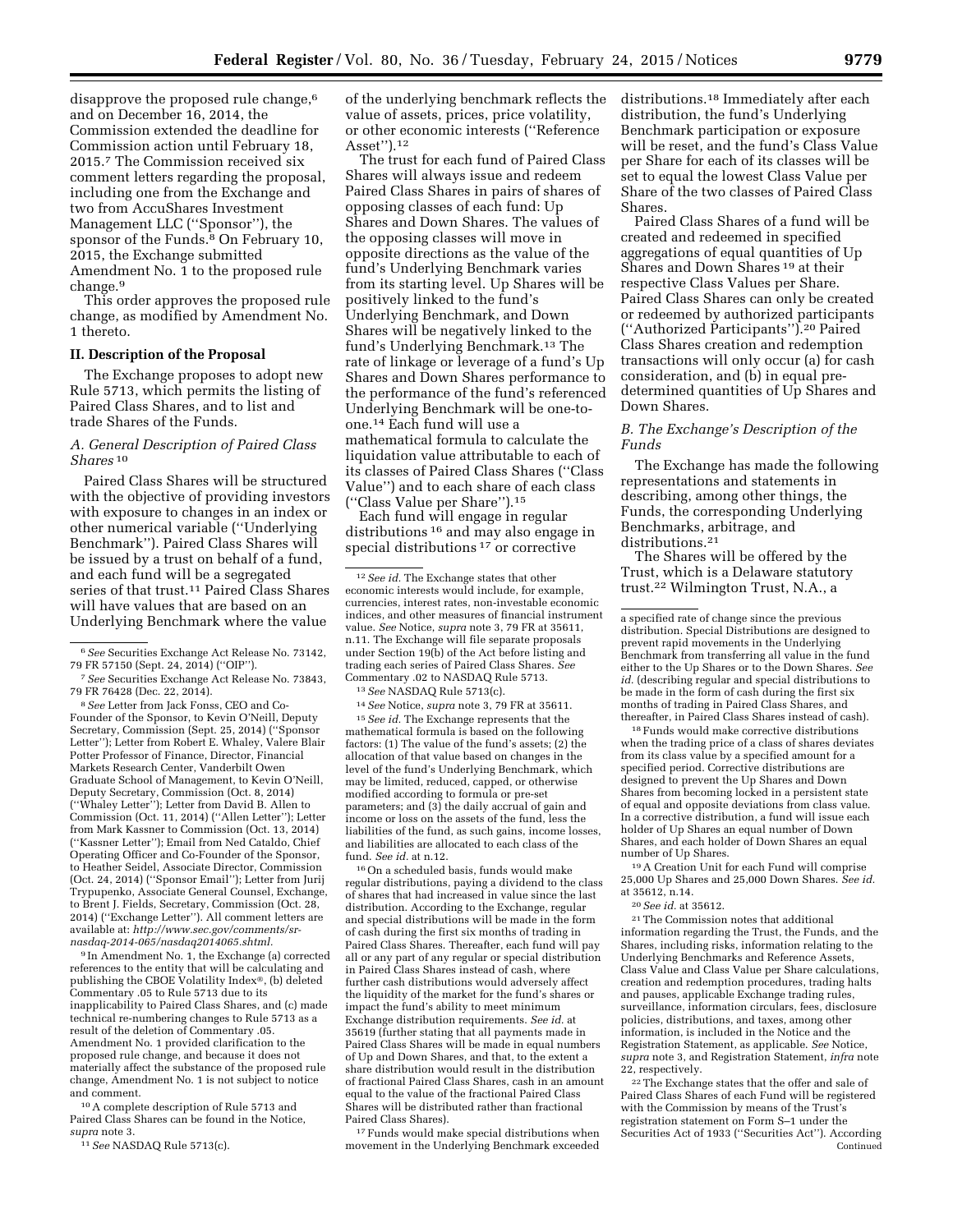national banking association, will serve as the trustee (''Trustee'') and the investment advisor (''Investment Advisor'') for each Fund. The Investment Advisor, which is chosen by the Sponsor, is responsible for investing each Fund's available cash in bills, bonds, and notes issued and guaranteed by the United States Treasury (''United States Treasury Securities'') with remaining maturities of 90 days or less (''Eligible Treasuries'') and over-night repurchase agreements collateralized by United States Treasury Securities (''Eligible Repos,'' and together with cash and Eligible Treasuries, collectively, ''Eligible Assets''). State Street Bank and Trust Company (''State Street''), a Massachusetts trust company, will serve as the custodian, administrator, and transfer agent (''Custodian,'' ''Administrator,'' or ''Transfer Agent'') for each Fund.23

The Underlying Benchmark of each Fund, other than the AccuShares Spot CBOE VIX Fund (''VIX Fund''), is constructed, calculated, and published by S&P® Dow Jones Indices LLC (''Index Provider").<sup>24</sup> The CBOE Volatility  $Index^\circledast$  ("VIX"), which is the Underlying Benchmark of the VIX Fund, is calculated and published by CBOE. According to the Exchange, both the Index Provider and CBOE are unaffiliated with the Trust and the Sponsor.25 To the extent that an Underlying Benchmark is maintained by a broker-dealer or investment advisor, such broker-dealer or investment

23The Custodian will hold each Fund's securities and cash and will perform each Fund's Class Value and Class Value per Share calculations. As Administrator, State Street will, among other things, perform or supervise the performance of services necessary for the operation and administration of the Funds (other than making investment decisions or providing services provided by other service providers), including accounting and other fund administrative services. As Transfer Agent, State Street will, among other things, provide transfer agent services with respect to the creation and redemption of Creation Units. The Transfer Agent will receive from Authorized Participants creation and redemption orders and deliver acceptances and rejections of such orders to Authorized Participants as well as coordinate the transmission of such orders and instructions among the Sponsor and the Authorized Participants.

24The Underlying Benchmarks for all of the Funds other than the VIX Fund are: (1) The S&P GSCI Spot index; (2) the S&P GSCI Agricultural and Livestock Spot index; (3) the S&P GSCI Industrial Metals Spot index; (4) the S&P GSCI Crude Oil Spot index; (5) the S&P GSCI Brent Crude Oil Spot index; and (6) the S&P GSCI Natural Gas Spot index, (collectively, ''S&P GSCI Commodity Indices'').

25*See* Notice, *supra* note 3, 79 FR at 35615.

advisor will erect a ''firewall'' around personnel who have access to information concerning changes and adjustments to the Underlying Benchmark.26

As described above, the Trust will issue Shares on behalf of each Fund in offsetting pairs, where one constituent of the pair, the Up Shares, is positively linked to the Fund's Underlying Benchmark, and the other constituent, the Down Shares, is negatively linked to the Fund's Underlying Benchmark. Once created, a Fund's Paired Class Shares will trade independently of each other on the Exchange. The cash proceeds from the creation of Paired Class Shares may be held by a Fund only in Eligible Assets designed to preserve capital while earning an investment return that is consistent with the preservation of capital. Upon any redemption of a Fund's Creation Units by an Authorized Participant, the cash of the Fund will be used to pay the proceeds of the redemption to the redeeming Authorized Participant.

Each Fund engaging in a regular distribution,27 a special distribution,28 a corrective distribution,29 or a net income distribution 30 will provide at least three business days' advance notice (or longer advance notice as may be required by the Exchange) 31 of such an event. Each Fund engaging in a share split 32 will provide at least ten calendar days' advance notice (or longer advance notice as may be required by the Exchange) of such an event. In each instance, the Sponsor will notify the Exchange, and post a notice of such event and its details on the Sponsor's Web site (*[www.AccuShares.com](http://www.AccuShares.com)*). For regular distributions that occur on schedule, the Sponsor will cause a press release to be issued identifying the receiving class, the amount of cash, the amount of Paired Class Shares (if any), and any other information the Sponsor deems relevant regarding the distribution and will post this

 $\rm{^{30}In}$  a net income distribution, cash is distributed to investors based on income (after expenses) from the financial instruments held by the Fund.

<sup>31</sup> The Exchange states that it may determine that a longer notice is advisable in certain circumstances (*e.g.,* an extended, or unexpected, market break).

32Reverse share splits will be declared to maintain a positive Class Value per Share for either the Up Shares or the Down Shares of an AccuShares Fund should the Class Value per Share of either class approach zero. Reverse share splits are expected to occur in the context of special distributions and are expected to be triggered after Class Value per Share declines below a specified dollar threshold as set forth in the applicable Fund prospectus.

information on the Sponsor's Web site. With respect to special distributions, corrective distributions, and share splits, the information provided will include the relevant ex-, record, and payment dates for each such event and relevant data concerning each such event. These events will also be reported in press releases, on the Sponsor's Web site, and in current reports on Form 8–K as material events, as well as in the Fund's periodic reports.

# *C. Summary of the Comments*

In the OIP, the Commission posed questions regarding the proposed rule change. Commenters responded to those questions and offered other comments as well. The comments are summarized below.

1. The Effect of the Distributions on the Premiums and Discounts Between the Trading Price and Class Value per Share

In response to Commission questions about the effect of the Funds' distributions on premiums and discounts,33 the Sponsor asserts that the presence of regular, special, and corrective distributions will aid in the reduction of premiums and discounts.34 With regard to both regular and special distributions, the Sponsor asserts that a Fund will make these types of distributions based on the movement of the Underlying Benchmark since the last distribution date, and will then reset the index to the current market level.35 According to the Sponsor, two positive effects relating to potential discounts or premiums from regular and special distributions are: (1) An investor will enjoy an actual distribution relating to the index move rather than having to rely on trading out of an intrinsic gain that could be subject to market lags, frictions, or a lack of realizable trading price responsiveness; and (2) the index reset will re-equate the intrinsic share prices, having the effect of further highlighting any deviations between trading prices and Class Values, and consequently all investors (not just market professionals) will more clearly observe any premium or discount, and

to the Exchange, the Registration Statement was filed on March 18, 2014 and will be effective as of the date of such offer and sale. *See* Notice, *supra*  note 3, 79 FR at 35615. The Commission notes that a pre-effective amendment No. 1 to the registration statement (''Registration Statement'') was filed on July 17, 2014 (File No. 333–194666).

<sup>26</sup>*See id.* 

<sup>27</sup>*See supra* note 16.

<sup>28</sup>*See supra* note 17.

<sup>29</sup>*See supra* note 18.

<sup>33</sup>*See* OIP, *supra* note 6, 79 FR at 57157.

<sup>34</sup>*See* Sponsor Letter, *supra* note 8, at 4. Similarly, the Exchange states that the corrective distribution feature is designed to prevent losses that have occurred in other ETPs in the past. *See*  Exchange Letter, *supra* note 8, at 22–23. *See also*  Notice, *supra* note 3, 79 FR at 35611 (''Immediately after each regular, special and corrective distribution, the Fund's Underlying Benchmark participation or exposure will be reset and the Fund's Class Value per Share for each of its classes will be set to equal the lowest Class Value per Share of the two classes of Paired Class Shares.''). 35*See* Sponsor Letter, *supra* note 8, at 4.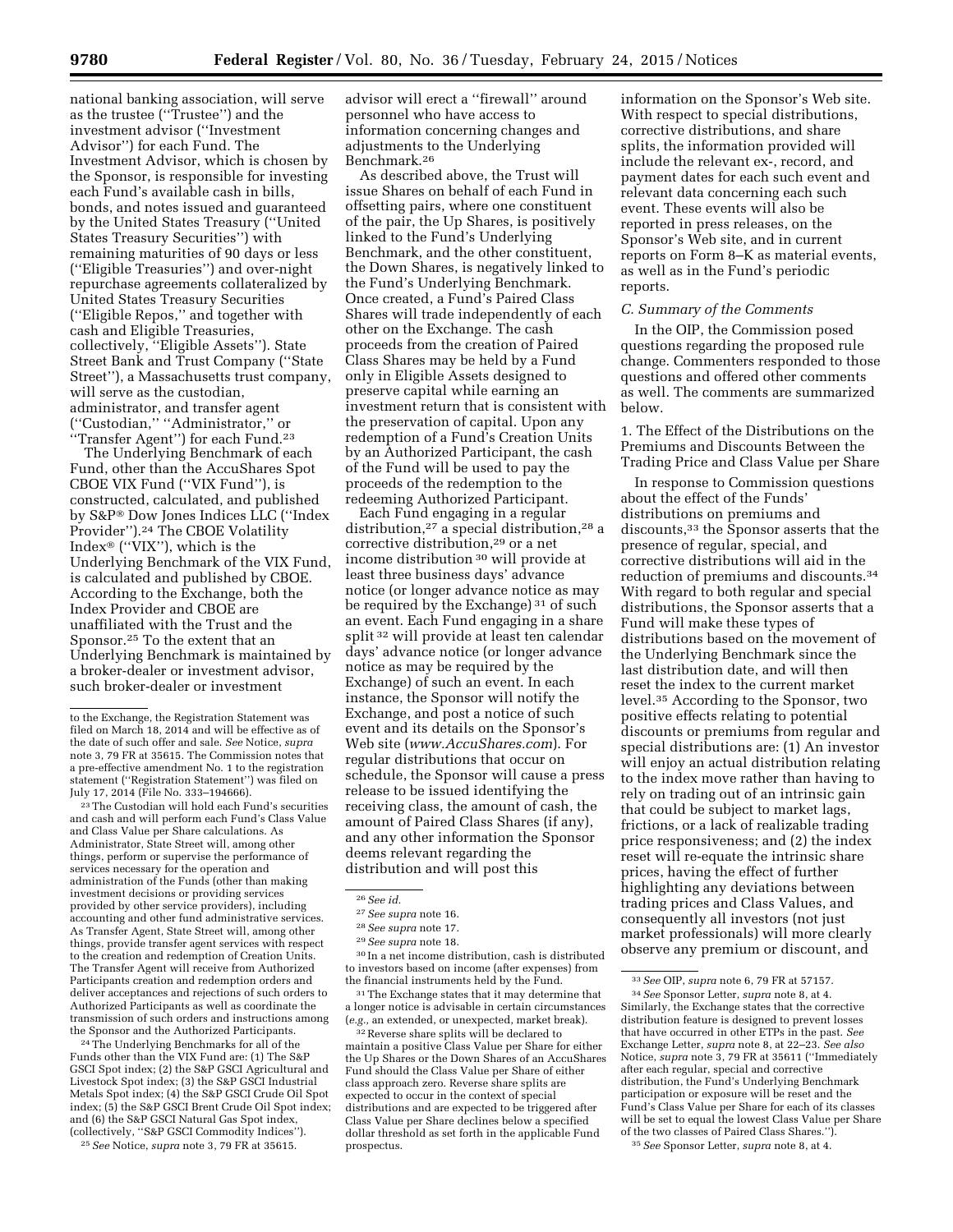any investor can execute a trade in response to these deviations.36

The Sponsor states its view that almost all premium and discount combinations of the Up Shares and Down Shares of a Fund will be readily cured by conventional arbitrage. According to the Sponsor, the corrective distribution is an investor safety feature, above and beyond conventional arbitrage, designed to remedy those unique scenarios where the material discount amount of one Fund share is exactly equal to the material premium amount of the opposing share.37

The Sponsor states that the corrective distribution 38 is expected to have both a preventative effect and a curative effect relating to premiums and discounts between trading prices and Class Values per Share.39 The Sponsor asserts that the possibility of a corrective distribution will disincentivize market participants from buying or selling shares at material premiums or discounts to the Class Values per Share.40 Relating to the curative impact, the Sponsor states that following the corrective distribution: (1) The discount class holder, potentially stranded by low available bid prices, would have the correct aggregate value (inclusive of index movements) in a 50/ 50 position in the discount shares and premium shares; and (2) a premium class holder would also have the correct aggregate value (inclusive of index movements) in a 50/50 position in discount shares and premium shares.41 The Sponsor asserts that these positions would be unaffected by a single share class premium or discount, and would be readily saleable at a stable and readily identifiable price (especially because the Fund is limited to holding cash equivalents).42 Authorized Participants, the Sponsor notes, may redeem these positions in sufficient aggregate amount.<sup>43</sup>

One commenter, who recommends that the Commission approve the proposed rule change, asserts that the regular, special, and corrective distributions will help prevent the significant premiums and discounts that

have occurred in other ETPs in recent years.44

Another commenter expressed concern that the structure of Paired Class Shares will result in persistent premiums and discounts that will fundamentally invalidate the premise of the products in the market, making them misleading to investors.45 This commenter asserts that the arbitrage mechanism will not work to keep each of the products trading closely to its intrinsic value; instead, the commenter argues that the arbitrage mechanisms will, in theory, keep the sum of the discount on one class and the premium on the other at zero. The commenter states its view that it is not economically possible to maintain intrinsic value in the secondary market, and predicts that any attempt to do so will lead to massive speculation in the products until they are pushed to a breaking point, at which point lesssophisticated investors will suffer significant losses.46 To support these conclusions, the opposing commenter provides a number of hypothetical situations involving the trading relationship between the VIX index, VIX futures, and the proposed VIX Fund.47 According to the commenter, the core of the issue is that the products are simply not hedgeable.48 The commenter predicts that there will be very significant arbitrage pressures attempting to exploit the ''economic perversity of the products'' and significant activity around prices that reflect a corrective distribution.49

The Exchange asserted that underlying the opposing commenter's arguments regarding ineffective arbitrage is the misunderstanding that spot levels and futures levels are equivalent and interchangeable.50 The Exchange agrees that global markets will be broadly inter-related, including spot markets, futures markets, stock markets, and bond markets, but argues that, in the case of volatility, and VIX in particular, the spot market is not ''in line'' and directly comparable with VIX futures prices.51 To support this

51*See id.* at 18. The Exchange asserts that the willingness of market participants to trade options

assertion, the Exchange cites guidance from the CBOE VIX Primer Basics on the educational section of CBOE's Web site.52 Additionally, the Exchange states that, contrary to the assumptions implicit in the opposing commenter's numerical examples, the Fund's creations, redemptions, and other operations are not limited by VIX futures expiration dates.53 The Exchange asserts that, uniquely, the intrinsic Class Values of the Funds are not dependent upon successful trading, rolling, or otherwise rebalancing of securities or futures contracts.<sup>54</sup>

The Exchange also asserts that one part of the arbitrage process for Paired Class Shares will operate the same way as it does for all exchange-traded funds (''ETFs''); namely, a share trading above or below an intrinsic Class Value can be transacted, hedged, and traded. Paired Class Shares have an additional arbitrage mechanism, according to the Exchange: Intra-fund arbitrage—through the valuation and trading of both Up and Down Shares—limits the discounts, premiums, or any combination thereof of the share classes to a value indicated by the readily determinable net asset value of the Fund's cash equivalent assets.55 The Exchange argues that arbitrage opportunities are uniquely easy to identify because of the direct observability of the Underlying Benchmark, the direct linkage of the intrinsic Class Values to the Underlying Benchmark, and the simplicity and very limited number of the moving parts in a creation or redemption—*i.e.,* the two Fund Share prices versus the readily determinable value of the Fund's cash equivalent assets.56

2. The Ability of Investors To Understand the Operation of the Funds

The Sponsor asserts that retail investors and other market participants will be able to understand the Fund's redemption mechanics and the types and timing of distributions.57 Generally, the Sponsor states that the Funds' distributions are limited to scheduled dates or the occurrence of large and rare underlying index moves.58 The Sponsor asserts that movements of the underlying indexes will be easy to track using public sources and therefore

- 53*See id.* at 16, n.28, 18.
- 54*See id.* at 17.
- 55*See id.*
- 56*See id.*
- 57*See* Sponsor Letter, *supra* note 8, at 6.
- 58*See id.* at 2.

<sup>36</sup>*See id.* 

<sup>37</sup>*See id.* 

<sup>38</sup>A corrective distribution will result in: (1) The investors holding the share class associated with the favorable index move to realize a gain equal to the realized move in the index; and (2) all investors receiving an equal quantity of each share class of a Fund. *See id.* at 5.

<sup>39</sup>*See id.* at 4.

<sup>40</sup>*See id.* 

<sup>41</sup>*See id.* at 5.

<sup>42</sup>*See id.* 

<sup>43</sup>*See id.* 

<sup>44</sup>*See* Whaley Letter, *supra* note 8, at 1–2. 45*See* Kassner Letter, *supra* note 8, at 1.

<sup>46</sup>*See id.* This commenter further states that, while his assertions regarding the possibility of persistent premiums and discounts and the potential failure of an effective arbitrage mechanism for Paired Class Shares focus on the proposed VIX Fund and VIX futures, the commenter points out that the same economic principles apply to any futures. *See id.* 

<sup>47</sup>*See id.* at 1–3.

<sup>48</sup>*See id.* at 2.

<sup>49</sup>*See id.* 

<sup>50</sup>*See* Exchange Letter, *supra* note 8, at 17.

overlying both the spot VIX and VIX futures demonstrates that the market understands the differences between spot VIX and the range of VIX futures prices. *See id.* at 19.

<sup>52</sup>*See id.* at 18.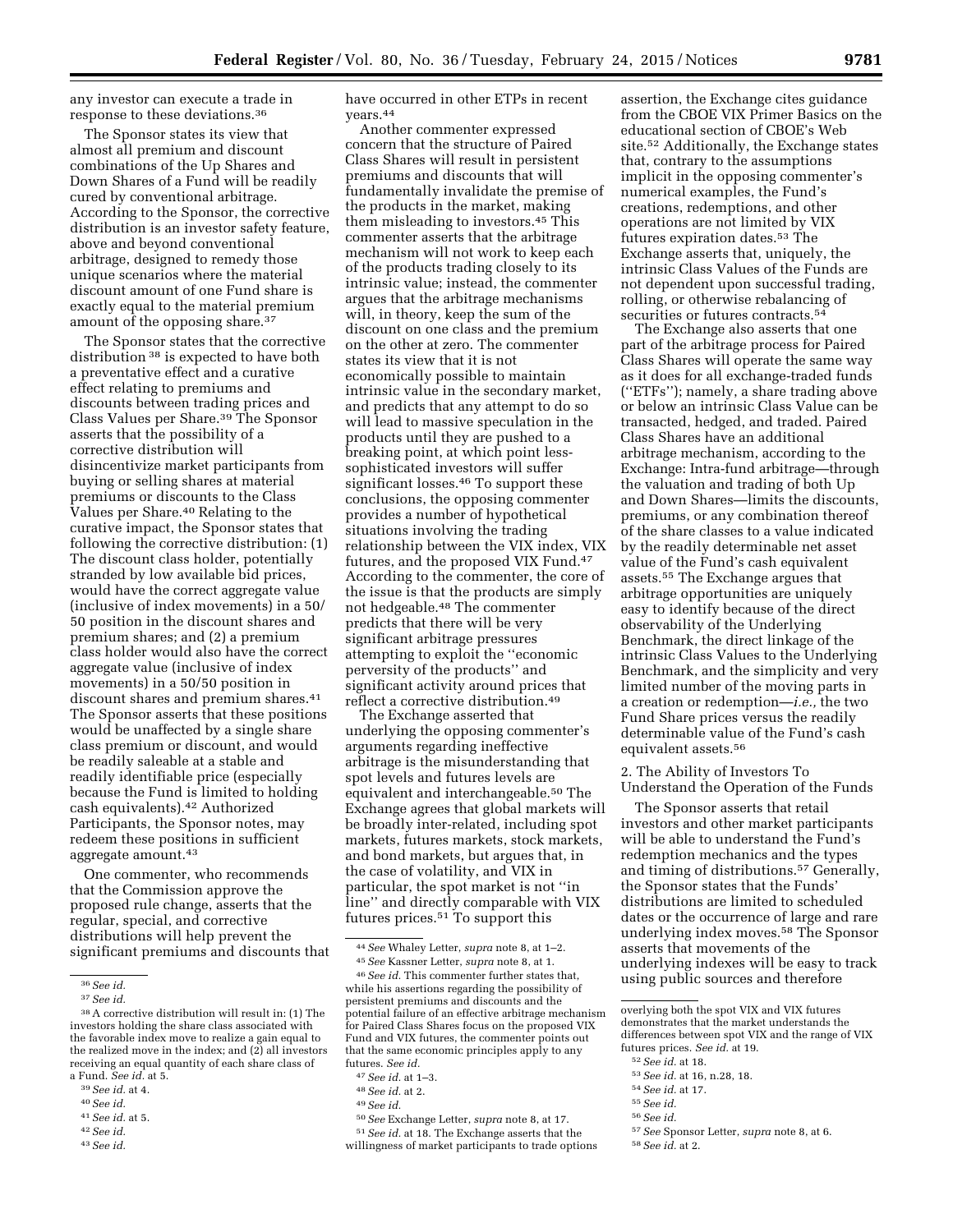concludes that investors will have the information necessary to transact in the Shares and respond to distributions.59 In addition, the Sponsor represents that the consensus of qualified investors and market makers is that the frequency of the Funds' distributions is consistent with customary review (*e.g.,* monitoring prices and returns) and customary reevaluation of share positions.<sup>60</sup>

The Sponsor states that the prospectus contains detailed examples, and the Funds' Web site will contain infographics describing each distribution as well as the courses of action available to investors.61 The Sponsor also states that, except in limited and unanticipated conditions (listed in the prospectus), regular and special distributions will be made to shareholders in cash, and therefore investors will generally be making a straightforward decision with respect to deploying or maintaining received cash.62 With respect to corrective distributions, the Sponsor states that they are a direct response to retail investor experiences in ETPs where obscure technical forces or market illiquidity have caused both large premiums and large discounts to persist.63 The Sponsor asserts that these distributions, as a self-policing and selfcorrections measure, are an alternative to real-time estimates of indicative portfolio values, which investors may not necessarily consider before transacting in ETP shares.64

The Sponsor also states that: (1) Corrective distributions are expected to be rare; (2) without them, retail investors otherwise may be exposed to either paying a material premium relating to a purchase or suffering a material discount relating to a sale of Shares; (3) before receipt of a distribution, investors will see a Form 8–K, a notice from the Exchange, and a notice on the Fund's Web site; and (4) upon receipt of a corrective distribution, investors may take any of the following actions, all of which the Sponsor asserts are not materially different from the options available to investors upon the receipt of cash or shares from any distribution or traditional corporate action: (a) Sell their entire positions for cash, (b) sell a portion of their positions for cash for a modulated exposure to the

63*See id.* 

Fund index, or (c) sell part of a position and reinvest proceeds to maximize a particular market exposure.65 According to the Sponsor, prospective investors view the corrective distribution feature as an effective balance of ''newness'' and ''benefit'' for the entire range of Fund shareholders.66 The Sponsor states that the corrective distribution is expected to encourage more active and accurate market making and more liquidity-enhancing position-taking by Authorized Participants, all of which are more likely to actually reduce the likelihood and occurrences of a corrective distribution declaration.67

The opposing commenter asserts that, because of the persistent premiums and discounts he predicts, investors would have to be extremely diligent in tracking their positions because the Up Shares might frequently turn into both Up Shares and Down Shares, which would result in inattentive investors paying fees to the issuer but not receiving any notional exposure whatsoever.<sup>68</sup> According to the commenter, an investor in the Shares would require extensive knowledge of the financial markets to understand why, when being required to re-enter the market after a distribution to reestablish a position, the product could be trading already at a significant premium or discount.69 The commenter also states its view that the investor would have to have intimate knowledge of the VIX futures market to understand from where the premium or discount was actually derived.70 The opposing commenter states that investors would likely receive Shares with the opposite economics for some distributions, and predicts that this would confuse them.71 The commenter distinguishes regular share distributions, with which the commenter concedes investors are familiar, by stating that Share distributions would include Shares with the opposite economics and different tickers.72 Further, the opposing commenter asserts that, unlike products that trade at or close to their intrinsic

value, an investor in Shares needs to know a considerable amount of information at every point in time when investing in the product, including for example the coefficient of variation and the number of days there has been a premium or discount (in light of the corrective distribution threshold).73 The opposing commenter also asserts that the investor also must check his or her account every day, to see if there has been a Special Distribution, and on every Distribution Date, to see what is in his or her account (*i.e.,* whether there is cash or a neutral basket, which may be subject to fees).74

3. The Ability of Investors To Understand the Funds' ''Resets'' to the Then-Current Reference Index Value

The Sponsor states its view that the Funds are similar to comparable ETPs in the market and that, accordingly, it expects that both retail investors and other market participants will understand the effect of resets (which will occur when regular, special, or corrective distributions are made) on their investments in a Fund.75 The Sponsor states that in other comparable ETFs and exchange-traded notes (''ETNs'') the impact of resetting comes through the re-trading of futures, options, or other contracts either daily, monthly, or on another cycle, and that this conventional resetting has transaction costs that are often difficult to isolate within the context of overall fund performance.76 Additionally, according to the Sponsor, because the traditional method of resetting is accomplished through the trading of underlying positions at telegraphed times under prescribed fund rules, ETFs and ETNs can be disadvantaged from having to be a ''price taker'' in possibly adverse or challenging markets.77 The Sponsor states that the Funds' resets allow the Funds to reduce their transaction expenses and eliminate the need to transact in underlying positions. The Sponsor also asserts that individual investors will be able to more easily track and monitor the resets of the Funds than the resetting impact in conventional funds.78

A supporting commenter asserts that the Funds would deliver exact holding period returns, which he contrasts to the returns of levered and inverse funds that implicitly rebalance daily and which he

- 75*See id.* at 7.
- 76*See id.*

78*See id.* at 8.

<sup>59</sup>*See id.* 

<sup>60</sup>*See id.* The Sponsor states that its opinions and views expressed in the Sponsor Letter were informed by conversations with the Exchange, prospective authorized participants, other market makers, traders, and qualified investors. *See id.* 

<sup>61</sup>*See id.* at 6.

<sup>62</sup>*See id.* 

<sup>64</sup>*See id.* 

<sup>65</sup>*See id.* at 6–7.

<sup>66</sup>Specifically, the Sponsor states that, while prospective participants with expertise in retail investing believed the corrective distribution feature to be engineered solely for the benefit of the retail investor and questioned whether institutional traders would lose profitable trading opportunities, market makers (including Authorized Participants) applauded the addition of a corrective distribution. *See id.* at 7. *See supra* note 60 (regarding with whom the Sponsor consulted).

<sup>67</sup>*See id.* 

<sup>68</sup>*See* Kassner Letter, *supra* note 8, at 3.

<sup>69</sup>*See id.* 

<sup>70</sup>*See id.* 

<sup>71</sup>*See id.* 

<sup>72</sup>*See id.* 

<sup>73</sup>*See id.* at 4.

<sup>74</sup>*See id.* 

<sup>77</sup>*See id.* at 7–8.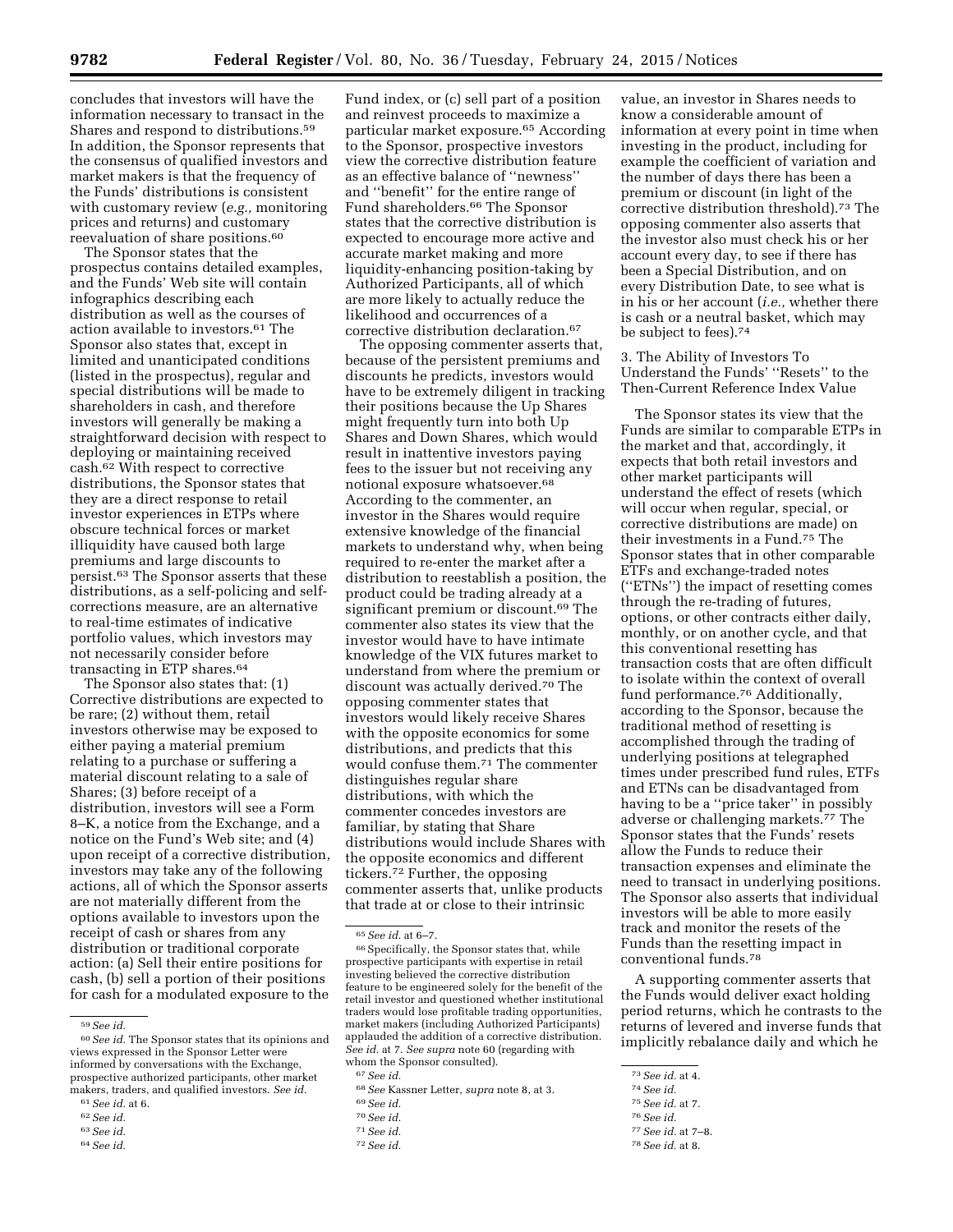asserts can be a source of confusion for retail customers.79

4. The Adequacy of the Exchange's Suitability Rules

The Sponsor states its view that the Exchange's rules governing sales practices adequately ensure the suitability of recommendations regarding the Shares and that enhancement is unnecessary.80 The Sponsor states that NASDAQ Rule 2111A requires that an exchange member have a reasonable basis to believe that a recommended transaction or investment strategy involving a security or securities is suitable for the customer, based on the information obtained through the reasonable diligence of the exchange member to ascertain the customer's investment profile.81 According to the Sponsor, a customer's investment profile would, in general, include the customer's age, other investments, financial situation and needs, tax status, investment objectives, investment experience, investment time horizon, liquidity needs, and risk tolerance.82 The Sponsor also states that the rule explicitly covers recommended investment strategies involving securities, including recommendations to ''hold'' securities.<sup>83</sup>

The Sponsor also discusses the Exchange's information circular. Prior to the commencement of trading of Fund shares, the Exchange will inform its members through an information circular of the suitability requirements of NASDAQ Rule 2111A. Specifically the information circular will remind members that, in recommending transactions in Shares, they must: (1) Have a reasonable basis to believe that (a) the recommendation is suitable for a customer given reasonable inquiry concerning the customer's investment objectives, financial situation, needs, and any other information known by such member, and (b) the customer can evaluate the special characteristics and is able to bear the financial risks of an investment in the shares; and (2) make reasonable efforts to obtain the following information: (a) The customer's age; (b) the customer's other investments; (c) the customer's financial situation and needs; (d) the customer's tax status; (e) the customer's investment objectives, experience, time horizon, liquidity needs and risk tolerance; and (f) such other information used or

83*See id.* 

considered to be reasonable by such members or registered representatives in making recommendations to the customer.84

5. The Relationship Between the Funds' Holdings and Their Investment **Objective** 

The Sponsor states its view that investors will understand that the Funds hold cash and cash equivalent securities, and the Cash Values per Share will be directly responsive to changes in the underlying index.85 The Sponsor asserts that ETNs are similar to the Shares in that an ETN does not have identified ''portfolio assets'' and that this aspect of ETNs has been well understood.86

The Sponsor asserts that the Funds' structure is appropriate, and will result in certain advantages: (1) Lower fund operating costs, because the Class Value per Share amounts are directly related to an independent and readily observable index and there is no need for a Fund to incur trading costs over assets in an effort to track the index; (2) improved fund performance transparency, because the return of Shareholders will not be impacted by transactions costs that are difficult to observe and underlying assets whose pricing is opaque; (3) a higher certainty of redemption values because the Shares will be readily created and redeemed at a certain and readily determinable value, thereby eliminating the frictions often caused where (a) a potentially large number of in-kind securities are challenging to value or (b) a cash creation or redemption is based on trading illiquid securities or trading securities in a fast-moving market; and (4) direct indexing, which the Sponsor states prospective investors believe to be more easily followed through readily observable and free data services.87

6. Other Comments

One commenter recommends that the Commission approve the proposed rule change because, in its view, the AccuShares' products are simple and transparent, and will provide investors, institutions and retail customers alike

with the returns that they want.<sup>88</sup> He also recommends approval of the proposed rule change because: (1) The Shares would provide exposure to spot market benchmarks that are popular to large segments of the asset management community; (2) the Up Shares and Down Shares are direct investments that track readily-observable spot market benchmarks, unlike the futures indexes, which he characterizes as complicated dynamic futures trading strategies; (3) changes in the values of the Up Shares and Down Shares would be purely mechanical and would correspond directly to the price changes in the underlying index, which is distinctly different from many current products; (4) unlike ETNs, investors in the Funds would have no credit risk; and (5) actively-managed products add market complexity, and the Paired Class Shares would not be actively-managed.89

Similarly, another commenter asserts that the Funds would be both highly relevant to a wide range of investors and highly approachable to all of them.<sup>90</sup> He asserts that indexes underlying the Funds are arguably better for individual investors because they are easier to follow than the indexes that underlie some existing products.91 This commenter also asserts that the market has been clamoring for better spot market proxies since the beginning of the ETF market.92 Further, the commenter recommends approval of the proposed rule change because the ''best ETFs also help solve existing structural problems for traders and investors regarding term structure of price and/or volatility, beta to cash prices and tracking errors, and rebalancing inefficiencies . . .'' 93

The opposing commenter asserts that the premiums and discounts, which he predicts will result in corrective distributions that are more frequent than the Exchange has suggested, will result in high implicit fees and large tracking

- 91*See id.*
- 92*See id.*

<sup>79</sup>*See* Whaley Letter, *supra* note 8, at 2.

<sup>80</sup>*See* Sponsor Letter, *supra* note 8, at 8, 9.

<sup>81</sup>*See id.* at 8.

<sup>82</sup>*See id.* 

<sup>84</sup>*See id.* at 8–9. In its comment letter, the Exchange repeated the Sponsor's statements regarding the Exchange's rules and information circular. *See id.* at 13–14. 85*See id.* at 9.

<sup>86</sup>*See id.* The Sponsor, however, distinguishes the Shares from ETNs in that, with ETNs, an investor is subject to the performance risk of the obligor and a market maker is subject to ETN creation and redemptions processes which are sometimes less standardized than ETF processes. *See id.* at 10.

<sup>87</sup>*See id.* at 9–10.

<sup>88</sup>*See* Whaley Letter, *supra* note 8, at 2.

<sup>89</sup>*See id.* at 1–2. 90*See* Allen Letter, *supra* note 8.

<sup>93</sup> *Id.*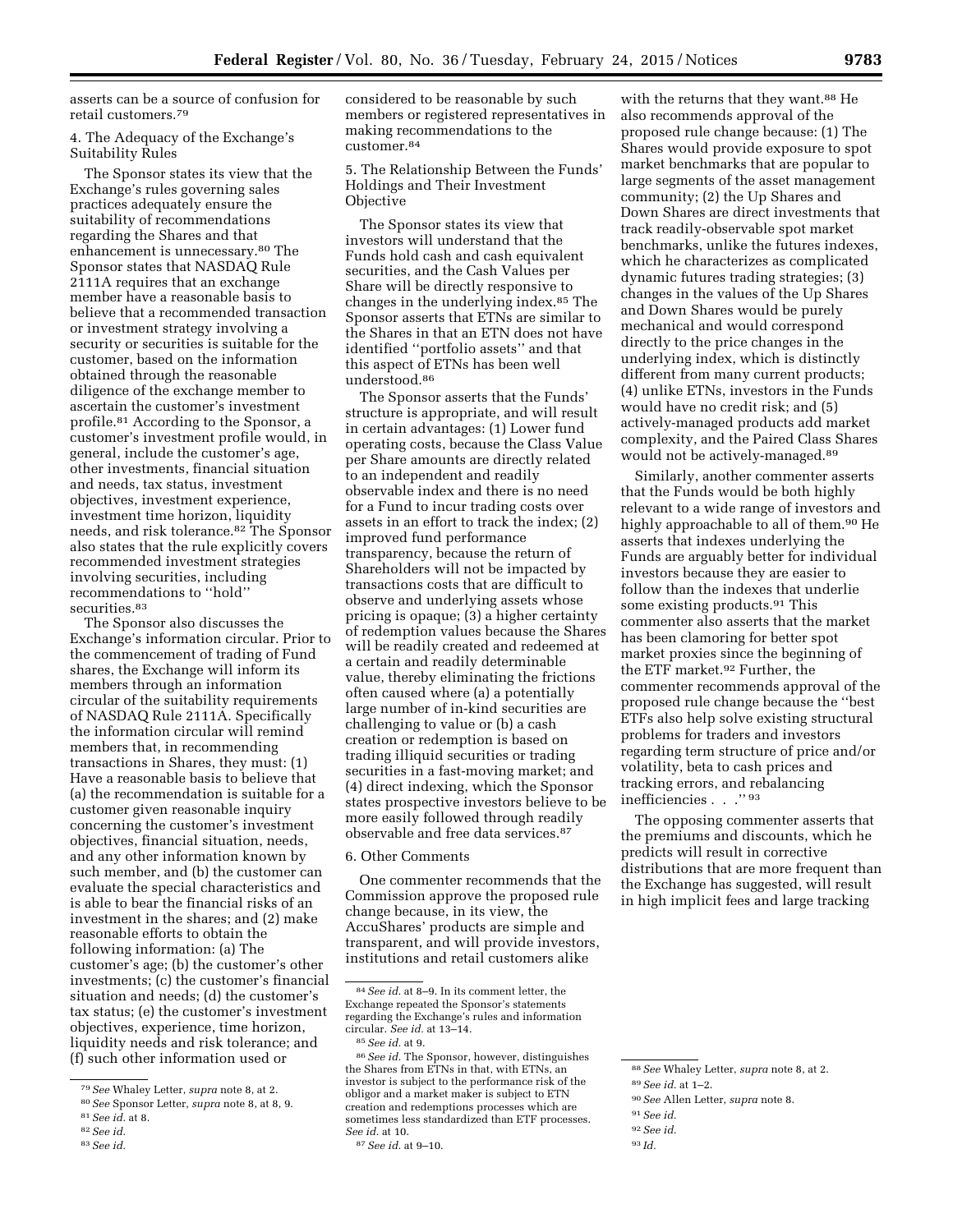errors.94 He argues that the products are not suitable for any investor.95

In response, the Exchange asserts that the Daily Amount is not a charge, fee, or amount that leaves the Fund, but rather is an amount applied to both share classes.96 The Exchange characterizes the Daily Amount as ''one of the unique structural features of the Funds which leads to complete transparency of intrinsic Class Value entitlements." 97

## **III. Discussion and Commission's Findings**

After careful consideration, the Commission finds that the proposed rule change is consistent with the requirements of the Act and the rules and regulations thereunder applicable to a national securities exchange.98 In particular, and as discussed further below, the Commission finds that the proposed rule change is consistent with: (1) The requirements of Section 6(b)(5) of the Act,<sup>99</sup> which requires, among other things, that the Exchange's rules be designed to promote just and equitable principles of trade; to foster cooperation and coordination with persons engaged in regulating, clearing, settling, processing information with respect to, and facilitating transactions in securities; to remove impediments to and perfect the mechanism of a free and open market and a national market system; and, in general, to protect investors and the public interest; and (2) Section  $11A(a)(1)(C(iii)$  of the Act,<sup>100</sup> which sets forth Congress' finding that it is in the public interest and appropriate for the protection of investors and the maintenance of fair and orderly markets to assure the availability to brokers, dealers, and investors of information with respect to quotations for and transactions in securities.

95*See* Kassner Letter, *supra* note 8, at 3. 96*See* Exchange Letter, *supra* note 8, at 19.

97 *Id.* at 22.

98 In approving this proposed rule change, the Commission notes that it has considered the proposed rule's impact on efficiency, competition, and capital formation. *See* 15 U.S.C. 78c(f).

99 15 U.S.C. 78f(b)(5).

# *A. NASDAQ Rule 5713*

NASDAQ Rule 5713 sets forth provisions regarding the listing and trading of Paired Class Shares on the Exchange. The rule defines Paired Class Shares,<sup>101</sup> establishes specific recordkeeping and reporting requirements for registered market makers in Paired Class Shares,<sup>102</sup> and sets forth initial and continued listing criteria, some of which are more fully discussed below.103 In addition, Commentary .05 to Nasdaq Rule 5713

101*See* NASDAQ Rule 5713(c). The operation of Paired Class Shares is described above. *See supra* 

102 In accordance with NASDAQ Rule 5713(h), market makers in Paired Class Shares must file with the Exchange and keep current a list identifying all accounts for trading in the applicable securities or physical commodities included in, or options, futures or options on futures on, the Reference Asset of the Underlying Benchmark of any Paired Class Shares or any other derivatives based on such Reference Asset or based on any security or Reference Asset included in the Underlying Benchmark, which the registered market maker may have or over which it may exercise investment discretion. In addition, market makers are prohibited from trading in the applicable securities or physical commodities included in, or options, futures or options on futures on, the Reference Asset of the Underlying Benchmark of any Paired Class Shares or any other derivatives based on such Reference Asset or based on any security or Reference Asset included in the Underlying Benchmark, in an account in which a market maker, directly or indirectly, controls trading activities, or has a direct interest in the profits or losses thereof. *See* NASDAQ Rule 5713(h)(i). In addition, market makers in Paired Class Shares are required to make available to the Exchange any and all books, records, or other information pertaining to transactions by such entity or registered or nonregistered employee affiliated with such entity for its or their own accounts for trading the applicable securities or physical commodities included in, or options, futures or options on futures on, the Reference Asset of the Underlying Benchmark of any Paired Class Shares or any other derivatives based on such Reference Asset or based on any security or Reference Asset included in the Underlying Benchmark, as may be requested by the Exchange. *See* NASDAQ Rule 5713(h)(ii).

103The Commission notes that any securities listed in the future under NASDAQ Rule 5713 must be the subject of a rule filing by the Exchange under Section 19(b) of the Exchange Act—providing the Commission with the opportunity to review and to approve or disapprove that rule filing—and that all securities listed under NASDAQ Rule 5713 will be subject to the full set of bylaws and other rules and procedures of the Exchange. While Nasdaq Rule 5713(e) provides that Paired Class Shares may have values based on assets, prices, price volatility, or other economic interests, such as currencies, interest rates, non-investable economic indices, and other measures of financial instrument value, the specific products approved for listing pursuant to this order will have values based on price volatility and commodity indices. The Commission staff will consider any future proposals to list products under Nasdaq Rule 5713 with values based on these and other types of benchmarks and reference assets, evaluating the specific facts and circumstances associated with each proposal under Section 19(b) of the Exchange Act. Further, the Commission staff will continue to analyze the development of exchange-traded products and their impact on market structure and will monitor the development of the market for Paired Class Shares.

states that the Exchange will implement written surveillance procedures for trading Paired Class Shares.104

Pursuant to NASDAQ Rule 5713(f)(i)(B), the Exchange will obtain a representation from the Trust on behalf of each Fund that the Class Value per Share of each of its Up Shares and Down Shares will be calculated daily and that these Class Values per Share and information about the assets of the Fund will be made available to all market participants at the same time.105 NASDAQ Rule 5713(f)(ii)(B) permits the Exchange to suspend trading in or remove from listing Paired Class Shares whose Underlying Benchmark, or a substitute or replacement Underlying Benchmark based on the same Reference Asset,106 is no longer calculated or available on at least a 15-second delayed basis during the Regular Market Session from a major market data vendor unaffiliated with the sponsor, the custodian, the trustee of the Trust, the Fund, or NASDAQ. Further, NASDAQ Rule 5713(f)(ii)(C) permits the Exchange to suspend trading in or remove from

105The Commission notes that these requirements are substantively identical to provisions applicable to other exchange-traded derivative securities products, including Managed Fund Shares under NASDAQ Rule 5735(d)(1)(B). *See* Securities Exchange Act Release No. 57962 (June 13, 2008), 73 FR 35175 (June 20, 2008) (SR–NASDAQ–2008–039) (approving NASDAQ listing standards applicable to Managed Fund Shares). For a specific product approved for listing under NASDAQ Rule 5735, *see*  Securities Exchange Act Release No. 73480 (October 31, 2014), 79 FR 66022 (November 6, 2014) (SR– NASDAQ–2014–090) (approving the listing and trading of Shares of the Validea Market Legends ETF under NASDAQ Rule 5735).

106Commentary .04 to Rule 5713 states that, prior to a substitute or replacement Underlying Benchmark being selected for the Fund, NASDAQ must file a related proposed rule change pursuant to Rule 19b–4 under the Exchange Act to continue trading the Paired Class Shares.

<sup>94</sup>*See* Kassner Letter, *supra* note 8, at 3. For example, the commenter characterizes the ''Daily Amount'' as a fee. During any single distribution measurement period that starts with the prior distribution date and to create a balanced market for the Up Shares and Down Shares of the VIX Fund, the Class Value per Share of each Up Share of the VIX Fund will be reduced and the Class Value per Share of each Down Share of the VIX Fund will be increased by an additional daily amount, the ''Daily Amount.'' *See* Notice, *supra* note 3, 79 FR at 35617. The opposing commenter asserts that the investors in the Up Shares of the VIX Fund will be charged will be charged 4.5% in Daily Amount charges

<sup>100</sup> 15 U.S.C. 78k–1(a)(1)(C)(iii).

<sup>104</sup>The Exchange stated that trading in Paired Class Shares will be subject to the existing trading surveillances, administered by both the Exchange and FINRA on behalf of the Exchange, which are designed to detect violations of Exchange rules and applicable federal securities laws. *See* Notice, *supra*  note 3, 79 FR at 35621. FINRA surveils trading on the Exchange pursuant to a regulatory services agreement, and the Exchange is responsible for FINRA's performance under this regulatory services agreement. *See* Notice, *supra* note 3, 79 FR at 35621, n.51. The Exchange represented that FINRA, on behalf of the Exchange, will communicate as needed regarding trading in the Paired Class Shares and in the securities in which the Fund will invest with other markets and other entities that are members of the Intermarket Surveillance Group (''ISG'') or with which the Exchange has in place a comprehensive surveillance sharing agreement. *See* Notice, *supra* note 3, 79 FR at 35621. Additionally, the Exchange represented that FINRA may obtain trading information regarding trading in the Shares from markets and other entities that are members of the ISG or with which the Exchange has in place a comprehensive surveillance sharing agreement. *See* Notice, *supra* note 3, 79 FR at 35621. For a list of the current members of ISG, see *[http://www.isgportal.org/.](http://www.isgportal.org/)*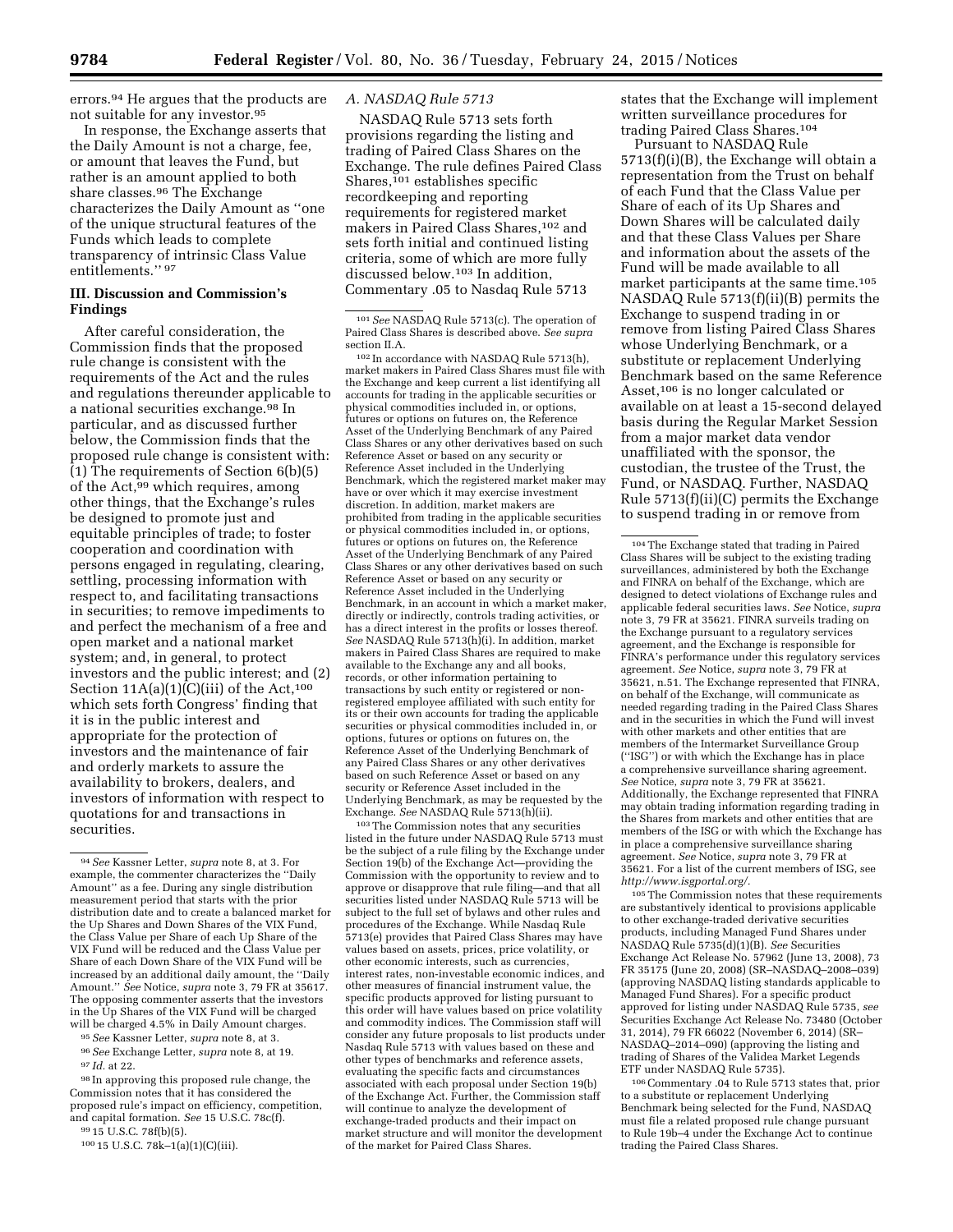listing Paired Class Shares whose Class Value per Share becomes no longer available on a daily basis to all market participants at the same time. NASDAQ Rule 5713(f)(ii)(D) permits the Exchange to suspend trading in or remove from listing Paired Class Shares whose Intraday Indicative Value is no longer made available on at least a 15-second delayed basis by a major market vendor during the Exchange's Regular Market Session. The Commission also notes that NASDAQ Rules 5713(f)(i)(C) and 5713(f)(ii)(E) require the establishment of information barriers concerning changes and adjustments to the Underlying Benchmark.107

Based on the foregoing, the Commission believes that the requirements of NASDAQ Rule 5713, taken together with other NASDAQ Rules regarding the trading of equity securities on the Exchange, are consistent with the requirement of Section 6(b)(5) of the Act that requires that the Exchange's rules be designed to promote just and equitable principles of trade, to remove impediments to and perfect the mechanism of a free and open market, and to promote just and equitable principles of trade and to protect investors and the public interest.

# *B. Issues Raised by the Opposing Commenter*

## 1. Effectiveness of Arbitrage

In the OIP, the Commission asked for commenters' views on the effect that Paired Class Share distributions would have on premiums and discounts between the trading price of the Paired Class Shares and their respective Class Value per Share.108

The opposing commenter asserts that the structure of Paired Class Shares will result in significant and persistent premiums and discounts because ''it is not economically possible to construct a two sided market for spot exposure that does not trade in line with VIX futures prices.'' 109 This commenter argues that the arbitrage mechanism of the Funds will not work to keep Up Shares and Down Shares trading close to their intrinsic value, but will instead ''in theory keep the sum of the premium on one and the discount on the other at zero.'' 110 To support these conclusions, the opposing commenter provides a number of hypothetical situations

involving the trading relationship between the VIX index, VIX futures, and the proposed VIX Fund.111 Further, the opposing commenter argues that the ''daily amount'' applied to the VIX Fund—a 15 basis point amount transferred from Up Shares to Down Shares when the VIX is at 30 or below means that investors in Up Shares will suffer a 4.5% loss over a 30-day period, even if the VIX does not move.112 The opposing commenter also argues that, because the arbitrage mechanism will not work as described by the Exchange, multiple corrective distributions will be required per year, causing investors to incur reinvestment expenses to maintain their desired position.113

The Exchange argues in response that, underlying this commenter's argument is a mistaken assumption that spot levels and futures levels are equivalent and interchangeable.114 The Exchange agrees that markets such as spot markets, futures markets, stock markets, and bond markets will be broadly interrelated, but argues that, in the case of volatility in general and VIX in particular, the spot market is not ''in line'' and directly comparable with VIX futures prices. The Exchange cites the willingness of market participants to trade options overlying both the spot VIX and VIX futures as evidence that the market would understand the differences between spot VIX and the range of VIX futures prices. The Exchange notes that the Web site of CBOE, the provider of the VIX, states, ''The price of a VIX futures contract can be lower, equal to or higher in the 30 day forward period covered by the VIX futures contract than in the 30-day spot period covered by VIX.'' 115 The Exchange also notes that, unlike VIX futures, ''because the shares of the Fund are both available for creation and redemption daily, the Fund provides for spot VIX positions to be created or redeemed daily, and for returns to be realized on a daily basis.'' 116

Additionally, the Exchange argues that the existence of the Daily Amount applied to the VIX Fund is disclosed clearly and referenced more than 90 times in the prospectus for the VIX Fund, and the Exchange argues that the amount of the Daily Amount is closely aligned with the estimates of several market experts as to the roll cost incurred by long positions in volatility

futures (*e.g.,* VIX futures).117 As a result, the Exchange argues, the expected premiums and discounts encountered by the VIX Fund should be substantially less that the opposing commenter predicts.118 The Exchange also argues that the corrective distribution mechanism is designed to prevent the type of investor losses that occurred when an ETN designed to track the VIX moved substantially away from the value of the VIX.119

The Commission believes that the Exchange has met its burden to demonstrate that its proposal is consistent with the Act. The Exchange has reasonably explained in the Notice, the Exchange's response letter,120 and, as to the VIX Fund, in the Registration Statement for the VIX Fund,<sup>121</sup> the methodology for the calculation of the Underlying Benchmarks and the differences between the value of the Underlying Benchmark indexes and the prices of the relevant near-month futures contracts. In particular the Exchange explains that, with respect to the VIX Fund, the purpose and derivation of the 0.15% Daily Amount by which the Up Shares will be reduced and the Down Shares increased, which, as cited by the Exchange, is consistent with price patterns historically observed when comparing VIX futures and spot prices.122 The Exchange further notes the extent to which the Registration Statement discloses the Daily Amount transfer.123 The Exchange has also reasonably explained the operation of the Funds; the creation and redemption process and procedures; the regular, special, and corrective distributions to be employed by the Funds; and the resulting resetting process.

In addition, with respect to arbitrage in Fund Shares, and, consistent with Section  $11A(a)(1)(C)(iii)$  of the Act,<sup>124</sup> which sets forth Congress' finding that it is in the public interest and appropriate for the protection of investors and the maintenance of fair and orderly markets to assure the availability to brokers, dealers, and investors of information with respect to quotations for and transactions in securities, the Commission notes that market information regarding the value of the Shares and of the Underlying Benchmarks will be continuously available to market participants.

122*See* Exchange Letter, *supra* note 8, at 22.

124 15 U.S.C. 78k–1(a)(1)(C)(iii).

<sup>107</sup>The Commission notes that these provisions are substantively identical to the firewall requirements in NASDAQ Rule 5705(b)(2)(B)(i), which governs the listing and trading of Index Fund **Shares** 

<sup>108</sup>*See* OIP, *supra* note 6, 79 FR at 57157.

<sup>109</sup> Kassner Letter, *supra* note 8, at 1. *See also supra* notes 45–48 and accompanying text. 110 *Id.* 

<sup>111</sup>*See* Kassner Letter, *supra* note 8.

<sup>112</sup> *Id.* 

<sup>113</sup> *Id.* at 2–3.

<sup>114</sup>*See* Exchange Letter, *supra* note 8, at 17.

<sup>115</sup> *Id.* at 18.

<sup>116</sup> *Id.* at 21.

<sup>117</sup>*See id.* at 20–21.

<sup>118</sup>*See id.* at 21.

<sup>119</sup>*See id.* at 22–23.

<sup>120</sup>*See* Exchange Letter, *supra* note 8.

<sup>121</sup>*See* Registration Statement, *supra* note 22.

<sup>123</sup>*See id.*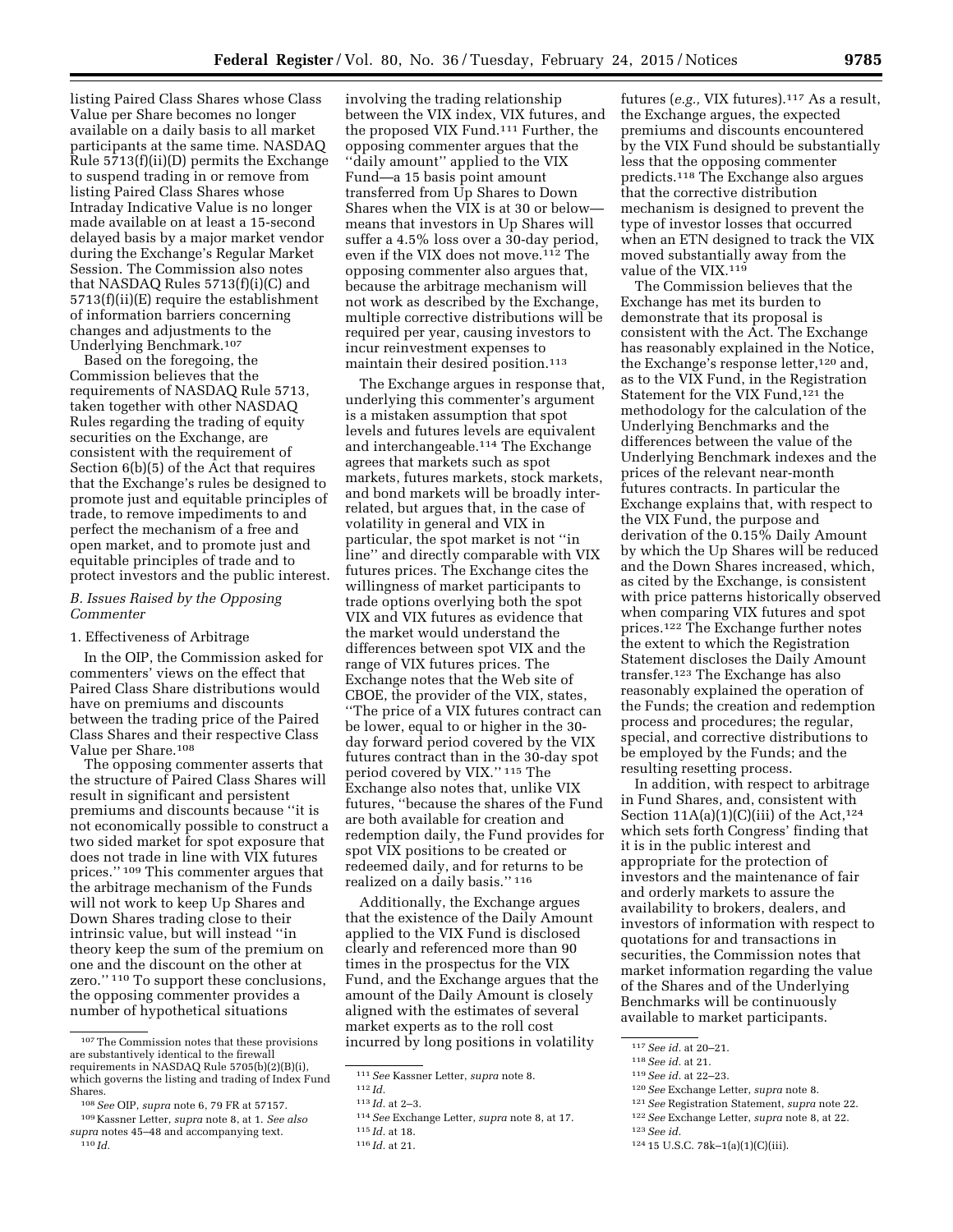Quotation and last-sale information for the Shares will be available via NASDAQ proprietary quote and trade services, as well as in accordance with any UTP plans for a Fund's Shares.125 Additionally, information regarding market price and volume of the Shares will be continually available on a realtime basis throughout the day on brokers' computer screens and other electronic services.126 Further, information regarding the previous day's closing price and trading volume information for the Shares will be published daily in the financial section of newspapers.127

The value of each Fund's Underlying Benchmark, as well as information about each Fund's Underlying Benchmark constituents, the weighting of the constituents, the Underlying Benchmark's methodology, and the Underlying Benchmark's rules, will be available at no charge on the Index Provider's Web site at *us.spindices.com*  or, in the case of the VIX Fund, the CBOE's Web site at *[www.cboe.com/](http://www.cboe.com/VIX) [VIX.](http://www.cboe.com/VIX)*128 The value of each Fund's Underlying Benchmark also will be published by one or more major market data vendors on at least a 15-second delayed basis during the Regular Market Session.129 An Intraday Indicative Value for each Fund will be disseminated and made available by a major market vendor, and will be updated and widely disseminated and broadly displayed on at least a 15-second delayed basis during the Regular Market Session.<sup>130</sup> Class Values and Class Values per Share of each Fund will be calculated by the Fund's Custodian at the end of each Regular Market Session.131

Under NASDAQ Rule 5713(f)(i)(B), the Exchange will obtain a representation from the Trust on behalf of each Fund that the Class Value per Share of each of its Up Shares and Down Shares will be calculated daily and that these Class Values per Share and information about the assets of the Fund will be made available to all market participants at the same time.<sup>132</sup> In addition, NASDAQ Rule 5713(f)(2)(B) permits the Exchange to suspend

trading in or remove from listing Paired Class Shares whose Underlying Benchmark, or a substitute or replacement Underlying Benchmark based on the same Reference Asset,<sup>133</sup> is no longer calculated or available on at least a 15-second delayed basis during the Regular Market Session from a major market data vendor unaffiliated with the sponsor, the custodian, the trustee of the Trust, the Fund or NASDAQ.

The Commission believes that, in light of the continuous dissemination of information about the Shares' current market prices, the Funds' Underlying Benchmarks, and the Funds' intraday estimated Class Value per Share, arbitrage opportunities will be readily identifiable to market participants. The Commission also believes that the creation and redemption process, which, under Rule 5713(c), uses a neutral basket of Up Shares and Down Shares, is reasonably designed to allow market participants to arbitrage away premiums and discounts that may develop, as long as the Up Shares and Down Shares do not become locked in a persistent state of approximately equal and opposite premiums or discounts.134

The Commission acknowledges, however, that the normal arbitrage mechanism of the Funds will not be effective if equal and opposite premiums and discounts persist between the Up Shares and Down Shares of a Fund. Because no existing exchange-traded products use a pairedclass structure, the Commission does not have a basis for comparison from which to predict how frequently such conditions are likely to occur. As noted above, however, the Funds would provide for a corrective distribution when the magnitude of the equal and opposite premiums and discounts exceeds a certain threshold.135 The Exchange has represented that, ''[e]ven if a corrective distribution is not triggered, the existence of a Fund's corrective distribution feature is expected to modify investor and

134Because the funds would create and redeem their shares only in equal amounts of Up Shares and Down Shares, if one class of shares traded at a premium, and the other class traded at an approximately equal discount, arbitrage using the creation or redemption process could not eliminate those price deviations. For example, if Up Shares traded at a \$0.50 premium, and down shares traded at a \$0.50 discount, the value per share of a creation unit, composed of equal amounts of each class, would be equal to the NAV of the fund (*i.e.,* the premium would cancel out the discount). 135*See supra* note 18.

Authorized Participant behavior to prevent persistent and material premium and discount conditions for Paired Class Shares from becoming locked.'' 136 Based on the Exchange's representation, the Commission believes that the corrective distribution mechanism is reasonably designed to limit the magnitude of such premiums and discounts and that, when triggered, it will provide investors with a market neutral position that should allow them to exit the affected Fund at Class Value. Further, the underlying value of the Funds and the extent of the premiums and discounts would not be subject to uncertainty, because, as explained above,137 the Funds' market prices, Class Values per Share, and reference benchmark values and methodologies would be publicly available in real time. In addition, and significantly, to the extent that equal and opposite premiums and discounts persist *within*  a Fund's threshold for a corrective distribution, all investors in the affected Fund would be subject to the same pricing conditions, and Authorized Participants would not be able to use the creation and redemption process to trade in the primary market for the shares at prices more favorable than those available to investors trading at market prices on the Exchange.

Thus, for the reasons described above, the Commission believes that the Exchange's rules are reasonably designed to promote just and equitable principles of trade, to remove impediments to and perfect the mechanism of a free and open market and a national market system, and, in general, to protect investors and the public interest.

# 2. Investor Understanding and Suitability

In the OIP, the Commission solicited comments about whether retail investors and other market participants would be able to understand the types and timing of distributions as well as the periodic resets of Paired Class Shares' exposure to their Underlying Benchmarks.138

The opposing commenter argues that the operational complexity of Paired Class Shares renders them unsuitable for any investor. As discussed above, this commenter argues that extreme diligence would be required of investors in tracking their positions because the Up Shares might frequently turn into both Up Shares and Down Shares, and that investors would need to know a

<sup>125</sup>*See* Notice, *supra* note 3, 79 FR at 35621.

<sup>126</sup>*See id.* 

<sup>127</sup>*See id.* 

<sup>128</sup>*See id.* 

<sup>129</sup>*See* NASDAQ Rule 5713(f)(2)(B).

<sup>130</sup>*See* Notice, *supra* note 3, 79 FR at 35622. 131NASDAQ Rule 5713(f)(ii)(C) is designed to ensure that the Class Values and Class Values per Share of each Fund will be made available to all market participants at the same time.

<sup>132</sup>The Commission notes that these requirements are substantively identical to provisions applicable to other exchange-traded derivative securities products, including Managed Fund Shares under NASDAQ Rule 5735(d)(1)(B).

<sup>133</sup>Commentary .04 to Rule 5713 states that, prior to a substitute or replacement Underlying Benchmark being selected for the Fund, NASDAQ must file a related proposed rule change pursuant to Rule 19b–4 under the Act to continue trading the Paired Class Shares.

<sup>136</sup>*See* Notice, *supra* note 3, at 9, 79 FR at 35612. 137*See supra* text accompanying notes 125–133. 138*See* OIP, *supra* note 6, 79 FR at 57157.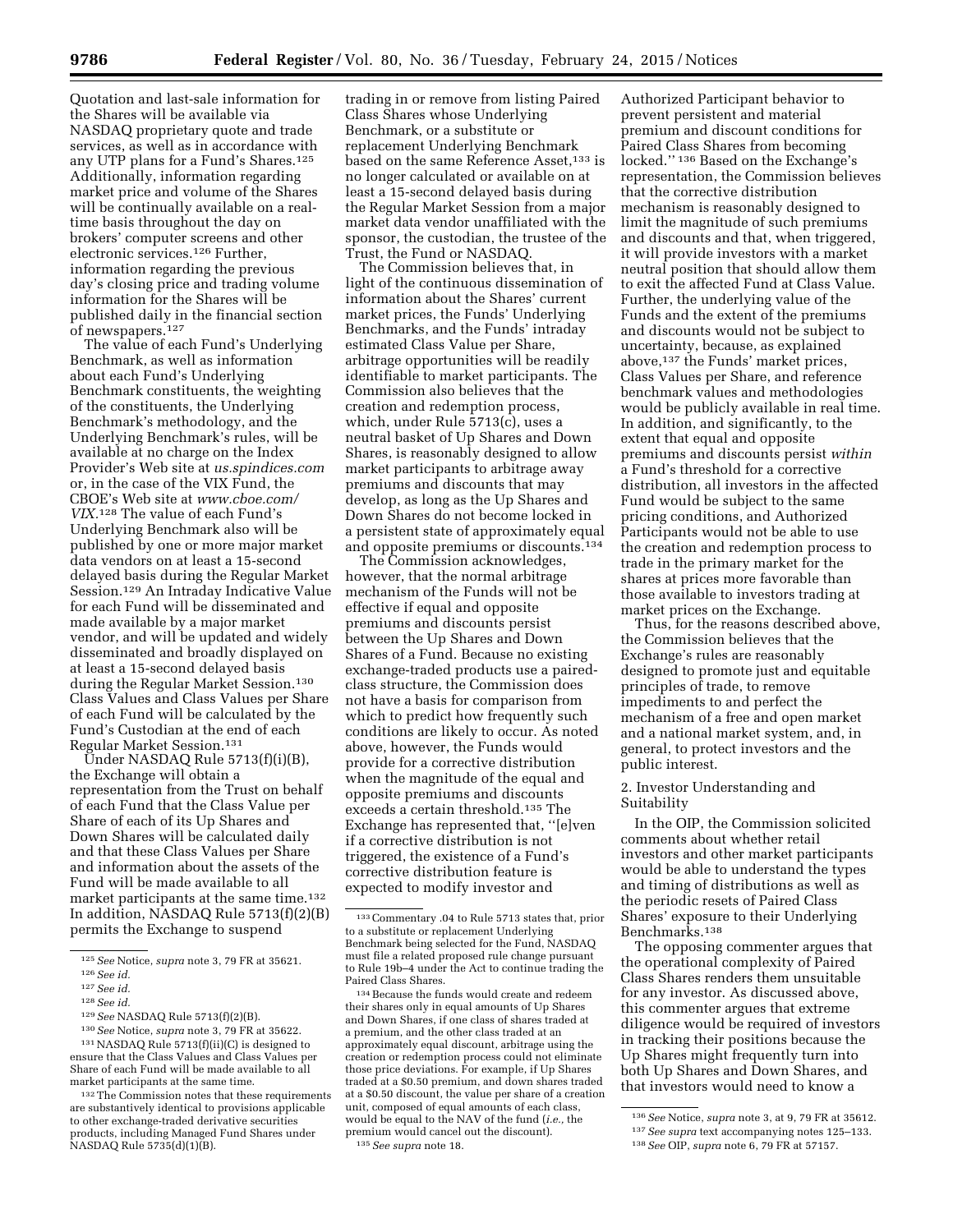considerable amount of information at every point in time when holding Shares.<sup>139</sup>

The Sponsor asserts that retail investors and other market participants will be able to understand the types and timing of fund distributions. The Sponsor states that the Registration Statement contains detailed examples, and the Funds' Web site will contain infographics describing each distribution, as well as the courses of action available to investors. According to the Sponsor, distributions will generally be limited to scheduled dates or the occurrence of large and rare underlying index moves, and movements of the underlying indexes will be easy to track using public sources. The Sponsor states that the consensus of qualified investors and market makers to whom it has spoken is that the frequency of the Funds' distributions is consistent with customary review (*e.g.,* monitoring prices and returns) and customary reevaluation of share positions. Additionally, the Sponsor states that, except in limited and unanticipated conditions which are identified in the Registration Statement, regular and special distributions will be made to shareholders in cash, and therefore investors generally will face a straightforward decision with respect to deploying or maintaining received cash. With respect to corrective distributions (in which a fund would issue each holder of Up Shares an equal number of Down Shares, and each holder of Down Shares an equal number of Up Shares), the Sponsor asserts that such distributions are expected to be rare and to encourage among Authorized Participants both more active and accurate market making and more liquidity-enhancing position-taking. The Sponsor also argues that corrective distributions, as a self-policing and selfcorrecting measure, are a better alternative to detailed disclosures about premiums and discounts in prospectuses, which investors may not necessarily read and which would require affirmative investor action, and the dissemination of real-time estimates of indicative portfolio values, which investors may not necessarily consider before transacting in other types of ETP shares. Further, the Sponsor states that prospective investors to whom it has spoken believe that the corrective distribution will benefit the entire range of shareholders.

With respect to the resets, the Sponsor states that the Funds are similar to comparable ETPs in the market and that

it expects that both retail investors and other market participants will understand the effect of Paired Class Share resets on their investments.140 The Sponsor also asserts that individual investors will be able to more easily track and monitor Paired Class Share resets than the resetting impact in other types of ETPs.

The Sponsor also argues that the Exchange's sales practice rules adequately ensure the suitability of sales recommendations regarding the Funds' Shares, citing NASDAQ Rule 2111A, which requires that an exchange member have a reasonable basis to believe that a recommended transaction or investment strategy is suitable for a given customer, based on information obtained through reasonable diligence.141 Additionally, the Sponsor notes that, before trading in the Shares begins, the Exchange will inform its members in an information circular of the special characteristics and risks associated with trading Paired Class Shares.142

The Commission notes that the Exchange's suitability rule, NASDAQ Rule 2111A, requires that Exchange members and associated persons of a member comply with Financial Industry Regulatory Authority (''FINRA'') Rule 2111, which requires member firms and their associated persons to ''have a reasonable basis to believe'' that a

140Specifically, the Sponsor states that for comparable ETPs that seek commodity or volatility exposure through trading in derivative products, the impact of resetting comes through the ''retrading'' of futures, options, or other contracts. These ETFs effect the resetting either daily, monthly, or on another cycle. This conventional resetting has transaction costs, which are often difficult to isolate within the context of overall fund performance. The Sponsor adds that, since the traditional method of resetting is accomplished through the trading of underlying positions at telegraphed times under prescribed fund rules, ETFs can be disadvantaged from having to be a ''price taker'' in possibly adverse or challenging markets. The Sponsor asserts that these resetting considerations in these other types of ETPs are well known by retail investors. *See* Sponsor Letter, *supra*  note 8, at 7–8.

141*See id.* at 8–9.

142The Exchange has represented that the information circular will discuss (a) the procedures for purchases and redemptions of Paired Class Shares; (b) Rule 2111A, which imposes suitability obligations on Exchange members with respect to recommending transactions in Paired Class Shares to customers; (c) how information regarding the Underlying Benchmark and Intraday Indicative Value is disseminated; (d) the risks involved in trading Paired Class Shares during the Pre-Market and Post-Market sessions when an updated Underlying Benchmark and Intraday Indicative Value will not be calculated or publicly disseminated; (e) the requirement that members deliver a prospectus to investors purchasing newly issued Paired Class Shares; (g) trading information; and (h) how information regarding distributions and share splits is disseminated and the requirements of public notification of these events.

transaction or investment strategy involving securities that they recommend is suitable for the customer. Specifically, this reasonable belief must be based on the information obtained through the reasonable diligence of the firm or associated person to ascertain the customer's investment profile. The rule requires firms and associated persons to seek to obtain information about the customer's age; other investments; financial situation and needs, which might include questions about annual income and liquid net worth; tax status, such as marginal tax rate; investment objectives, which might include generating income, funding retirement, buying a home, preserving wealth, or market speculation; investment experience; investment time horizon, such as the expected time available to achieve a particular financial goal; liquidity needs, which is the customer's need to convert investments to cash without incurring significant loss in value; and risk tolerance, which is a customer's willingness to risk losing some or all of the original investment in exchange for greater potential returns.

Additionally, the Commission notes that the Funds will issue specific, public notifications regarding the unique distributions that the Funds would provide. Each Fund engaging in a regular distribution,143 a special distribution, a corrective distribution, or a net income distribution 144 will provide at least three business days' advance notice (or longer advance notice as may be required by the Exchange)<sup>145</sup> of such an event. Each Fund engaging in a share split will provide at least ten calendar days' advance notice (or longer advance

144With respect to special distributions, corrective distributions, and share splits, the information provided will include the relevant ex-, record, and payment dates for each such event and relevant data concerning each such event. In addition, notice of net income distributions for each class of a Fund, if any, will also be included in the notifications of regular, special, and corrective distributions. *See id.* 

145The Exchange may determine that longer notice is advisable in some circumstances (*e.g.,* an extended, or unexpected, market break). *See id.* at 35620, n.46.

<sup>139</sup>*See* Kassner Letter, *supra* note 8, at 3–4.

<sup>143</sup>With respect to regular distributions, the information provided will consist of the schedule of distributions and associated distribution dates, and a notification, as of the record date for such regular distribution, on the Sponsor's Web site (*[www.AccuShares.com](http://www.AccuShares.com)*) as to whether or not the regular distribution will occur. *See* Notice, *supra*  note 3, 79 FR at 35620. For regular distributions that occur on schedule, the Sponsor will cause a press release to be issued identifying the receiving class, the amount of cash, the amount of Paired Class Shares (if any), and any other information the Sponsor deems relevant regarding the distribution and post such information on the Sponsor's Web site. *See id.*